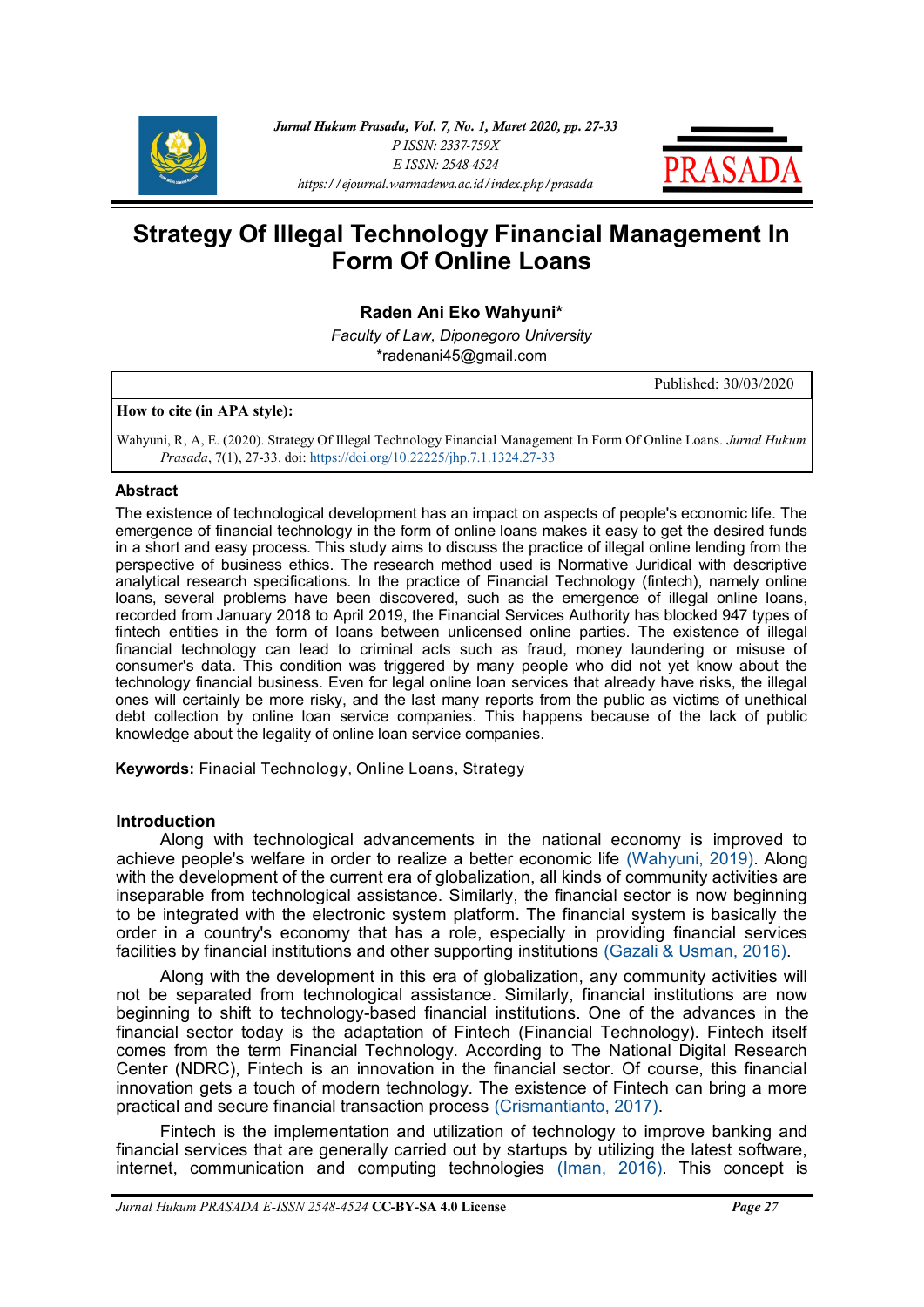adapting technological developments combined with the financial sector so that it can present a more practical, secure and modern financial transaction process. The basic forms of fintech include Payments (digital wallets, P2P payments), Investments (equity crowdfunding, Peer to Peer Lending), Financing (crowdfunding, micro-loans, credit facilities), Insurance (risk management), Cross-processing (big data analysis , predicitive modeling), Infrastructure (security).

This service provides a method of lending to borrowers (both individuals and business entities) and vice versa, borrowers can apply for loans to lenders. Online loan services connect lenders with online borrowers. Throughout 2018, lending by online loan service companies reached Rp22 trillion. The Financial Services Authority (OJK) notes that the figure comes from 99 online loan companies registered with OJK, and has performed services for more than 9 million transactions in more than 3 million people throughout Indonesia. This figure has increased almost eightfold when compared to lending through online loan services in 2017 which recorded Rp2.56 trillion. Of the Rp22 trillion in loans disbursed, the non-performing loan (NPL) ratio in 2018 was 1.45%, an increase if compared to 2017 which was at the level of 0.99% [\(Budiyanti, 2019\).](#page-5-0)

The increasing value of online loan funding in the last three years shows that there is a high level of trust from the public towards companies providing online loan services. The majority of borrowers who are served online loans come from groups of workers, farmers, fishermen, craftsmen, and Micro, Small and Medium Enterprises (MSMEs) [\(Dunia Fintech,](#page-5-0)  [2017\).](#page-5-0) The reason borrowers make loans online is the difficulty in accessing formal financial services with various administrative requirements that must be met. Online loan administration requirements are relatively easier when compared to formal financial service loans.

The rapid growth of illegal online loan services is also due to the potential of the Indonesian people themselves who are becoming a sizable market for online loan services. There are still many Indonesians who are not bankable, so many are turning to illegal online loan services, which are easier and faster. In addition, with the existing online loan service regulation, it still provides an opportunity for companies to choose not to register with OJK. Some of the reasons companies do not register with the OJK are as follows: (a) the company does not meet the existing requirements and (b) the company does not want to follow the OJK regulations which are considered difficult to fulfill or too strict.

From January 2018 to April 2019, the OJK Investment Alert Task Force has blocked 947 unlicensed peer to peer lending entities. The company is said to be illegal because it is not in accordance with OJK Regulation Number 77 / POJK.01 / 2016 regarding Information Technology-Based Public Lending and Borrowing Services. The regulation regulates, fintech companies are required to submit permission to the OJK to conduct their business. The requirements that must be met are the deed of establishment of legal entity, register of ownership, shareholder data, and data of directors and commissioners [\(Kompas Daily,](#page-5-0)  [2019\).](#page-5-0) Even though efforts have been made to block even a few thousand illegal fintechs, many illegal fintech applications still exist. Illegal Fintech types of loans between parties through online are aggressively offering loans through short messages, internet advertisements, and offer with the lure of easy loan terms by including the application link address. Thus, it is very interesting to study deeper into the need for strategies to tackle financial Illegal technology in the form of online loans. Therefore, this study aims to discuss the practice of illegal online lending from the perspective of business ethics.

## **METHOD**

This research activity is an activity carried out in an effort to understand and solve problems scientifically, systematically and logically (making sense). A study was initiated because of the gap between das sollen and das sein, that is, between existing theories and realities that occur in the field, the method of approach used in this study is a normative juridical approach, given the problems studied and studied besides holding on to juridical aspects, which are based on norms, regulations, legal theories. In other words, this research not only refers to the applicable legal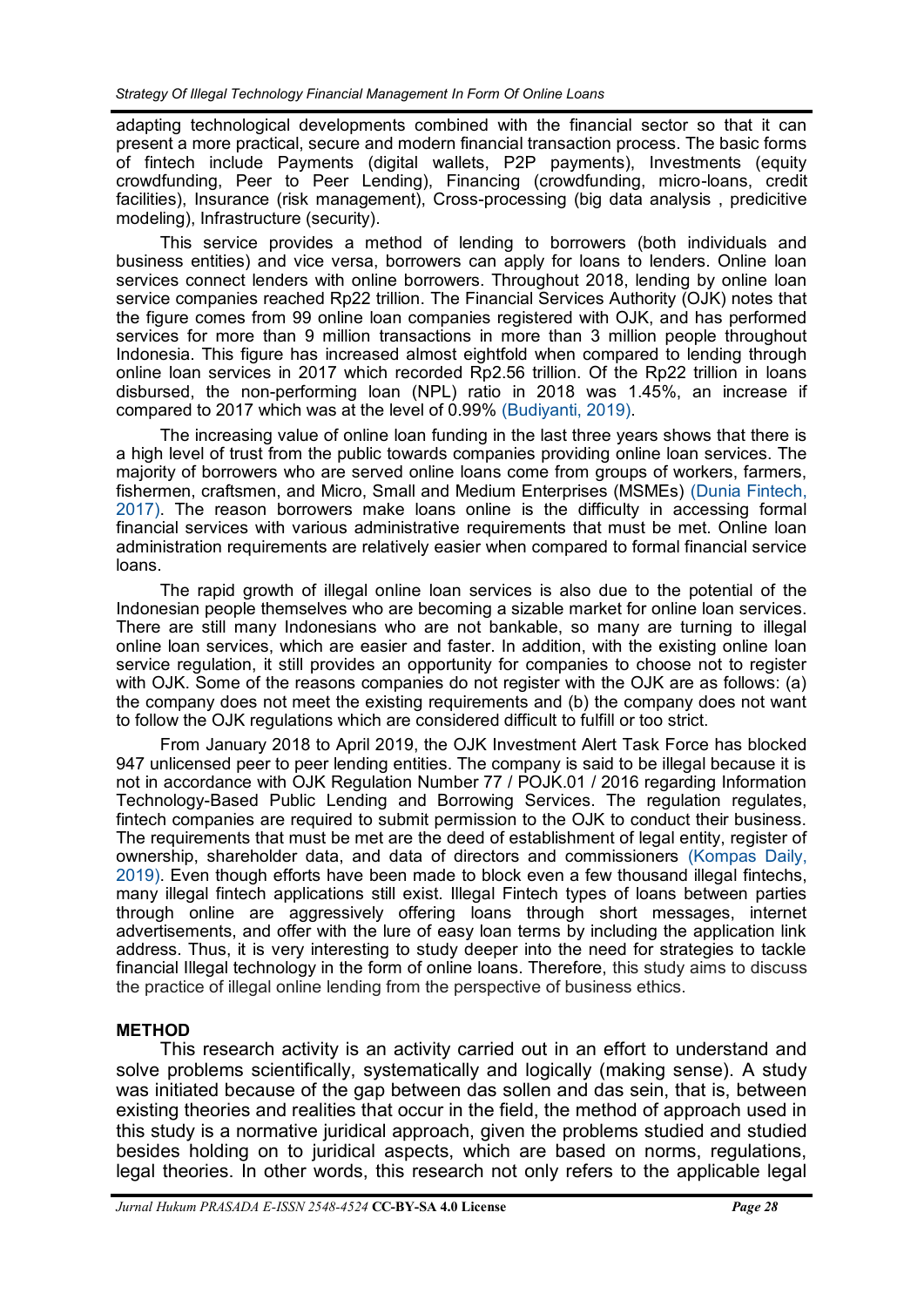products but also based on the reality that is happening in the field. The specifications used in this study are analytical descriptive because this study is expected to obtain a clear, detailed and systematic picture, while it is said analytical because the data obtained will be analyzed for solving problems in accordance with applicable legal provisions, the purpose of the study uses descriptive analytical specifications to provide a picture of reality in objectively examined objects [\(Zainuddin, 2019\).](#page-5-0)

## **RESULT AND DISCUSSION**

Financial technology is part of the application of information technology in the financial sector. Although there is no standard definition, basically fintech is a segment of the start-up world that has a focus on maximizing the use of technology to change, accelerate or sharpen various aspects of financial services available today. Implementation of Financial Technology is categorized into: payment systems; market supporters; investment management and risk management; loans, financing and capital supply; and other financial services [\(Yuking, 2018\).](#page-5-0) Online loan business or (P2P Lending) is one form of development in the business world. The development of a rapidly growing business is a challenge for businesses to maintain the continuity of their business activities [\(Fauzan, &](#page-5-0)  [Nuryana, 2014\).](#page-5-0)

The use of peer to peer lending online or financial technology (fintech) loan services is becoming more massive nowadays. Ease in borrowing funds is one of the advantages of financial services compared to banks. In a matter of days, loans can be immediately disbursed without the hassle of visiting a bank. Now people can easily get funds just by providing their personal data. The ease with which financial technology provides the risk of violation which will be even higher if the data held by the service provider is managed by a system that is not qualified and transparent (with an assessment that refers to the criteria / standardization of eligibility and transparency provided by a special commission) [\(Dewi,](#page-5-0)  [2016\).](#page-5-0)

Unfortunately, the development of the fintech industry is also closely related to the negative stigma of society, especially in billing. The public often complains about the mechanism of billing fintech companies intimidatively to the point of containing sexual harassment. One of the threats made by fintech companies in billing is in the form of reports to the police to be subject to criminal sanctions. Facing this threat, ordinary people of the law certainly feel worried about facing the lawsuit. So, is it possible for a borrower to be legally liable to criminal sanctions if it fails to return the loan to a fintech company? If, "law enforcement officers continue to provide criminal sanctions to debtors, then this action is a violation of the Act. Human Rights Law ". Article 19: (2) No person in a court decision may be sentenced to prison or confinement based on the inability to fulfill an obligation in the debt and credit agreement. Borrowing Money Based on Information Technology has not been able to resolve this dispute. Because, the contents of these rules do not have dispute resolution institutions in the fintech industry so that each dispute resolution is associated with the criminal realm.

Forms of infringement of fintech companies especially illegal ones are also of various types. From intimidating billing, distribution of personal data to sexual harassment allegedly occurred in this matter. One of the types of alleged violations came from the results of public complaints reports received by the Jakarta Legal Aid Institute (LBH) since last year. Jakarta Legal Aid recorded 14 violations of law and human rights experienced by victims of online loan applications. The violations are as follows [\(Rizky, 2019\):](#page-5-0)

The existence of this illegal online loan service company certainly has a negative impact, among these impacts, namely:

Illegal online loan services can be used as a means to commit money laundering or terrorism financing.

Misuse of data and information on service users or consumers in this case the public. People are not aware that online loan service companies also record various personal data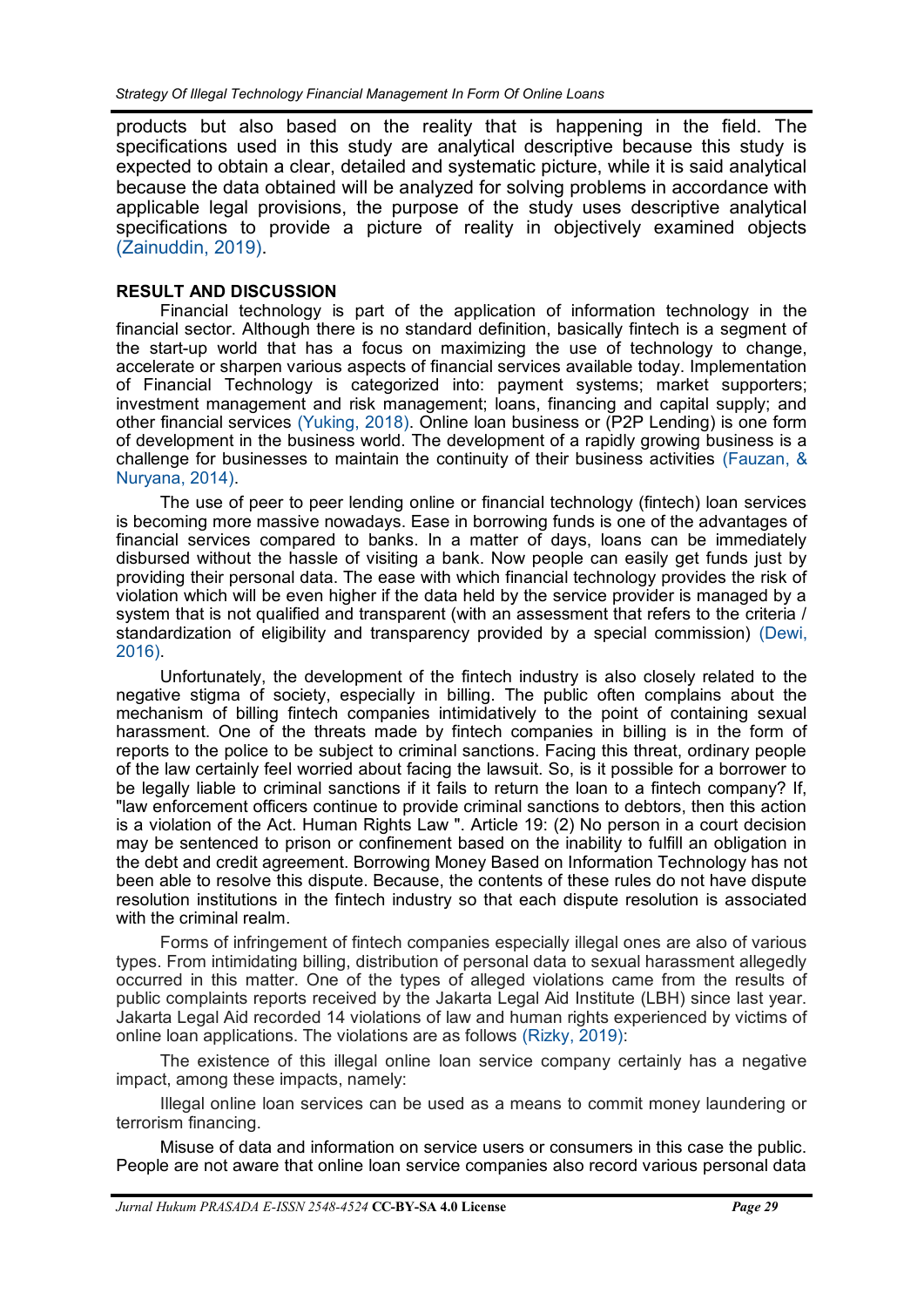#### contained in their smartphones when registering.

Lost potential tax revenue. Of course, the potential tax from illegal online loan services is huge considering the amount is more than that registered with the FSA.

There are still many people who do not know about online loan services, so that when conducting credit transactions, the community as a borrower often does not see in detail the contents of the provisions or loan agreements. This causes the community to be ensnared with very high interest. Commission or interest from illegal online loans reaches an average of more than 40% of the principal debt plus a fine of Rp 50,000 per day.

NPL for online loans in 2018 will reach 1.45%. This means that even legal online loan services have risks, even illegal ones will be more risky.

There are many reports from the public as victims of unethical debt collection by online loan service companies. This happens because of the lack of public knowledge about the legality of online loan service companies.

The rapid growth of illegal online loan services is also due to the potential of the Indonesian people themselves who are becoming a sizable market for online loan services. There are still many Indonesians who are not bankable, so many are turning to illegal online loan services, which are easier and faster. In addition, with the existing online loan service regulation, it still provides an opportunity for companies to choose not to register with OJK. Some reasons companies do not register with OJK are because companies do not meet existing requirements and companies do not want to follow OJK regulations which are considered difficult to fulfill or too strict [\(Budiyanti, 2019\).](#page-5-0)

The targets of illegal fintech are people who lack financial knowledge, are urgently in need of money, and have a consumptive lifestyle. Various modes are used to ensnare prospective customers so that those without careful calculations are trapped and bear the risk [\(Kompas Daily, 2019\).](#page-5-0) Forms of legal or illegal fintech violations should be the responsibility of the Financial Services Authority (OJK). "That (violation) is the responsibility of OJK that OJK Law articles 4,5 and 6 regulate it. So if you say what legal aspects ensnare online loans, it is clear that OJK itself has rules there, whether he is registered or not.

E-Money or electronic money, as the name suggests, is money that is packaged into the digital world, so that it can be said to be an electronic wallet. This money can generally be used to shop, pay bills, etc. through an application. One of those electronic wallets is Doku. Doku is an application that can be easily uploaded on smartphones. Doku is equipped with a credit card link feature and electronic money or cash wallet, which can be used to shop both online and offline anytime and anywhere through the application.

Start-up companies (startups) that have sprung up in Indonesia have their own characteristics in running the type of business that is run based on Financial Technology. The following classification of types of FinancialTechnology [\(World Fintech, 2017\):](#page-5-0)

Along with the huge potential of online loan services, many online loan service companies have sprung up in Indonesia. Many investors are investing in the online loan service sector with a very high growth rate today. To overcome this, OJK as an independent financial services supervisory agency in Indonesia issued OJK Regulation (POJK) No. 77 / POJK.01 / 2016 concerning Information Technology-Based Money Lending and Borrowing Services, which requires online loan service companies to register their companies with OJK.

The emergence of financial companies in the field of information technology based lending and borrowing services (peer-to-peer or P2P lending) is increasingly gaining public and regulatory attention, namely the Financial Services Authority (OJK) and Bank Indonesia. This is stated in the Financial Services Authority Regulation No. 77 / POJK.01 / 2016 concerning Information Technology Based Lending and Borrowing Services. The POJK regulates information technology-based lending and borrowing services or it can be called peer-to-peer lending and borrowing. The rapid development of illegal online lending business (P2P Lending) is inevitable because one of them is the potential of the Indonesian people themselves, which is a big market opportunity for online lending business (P2P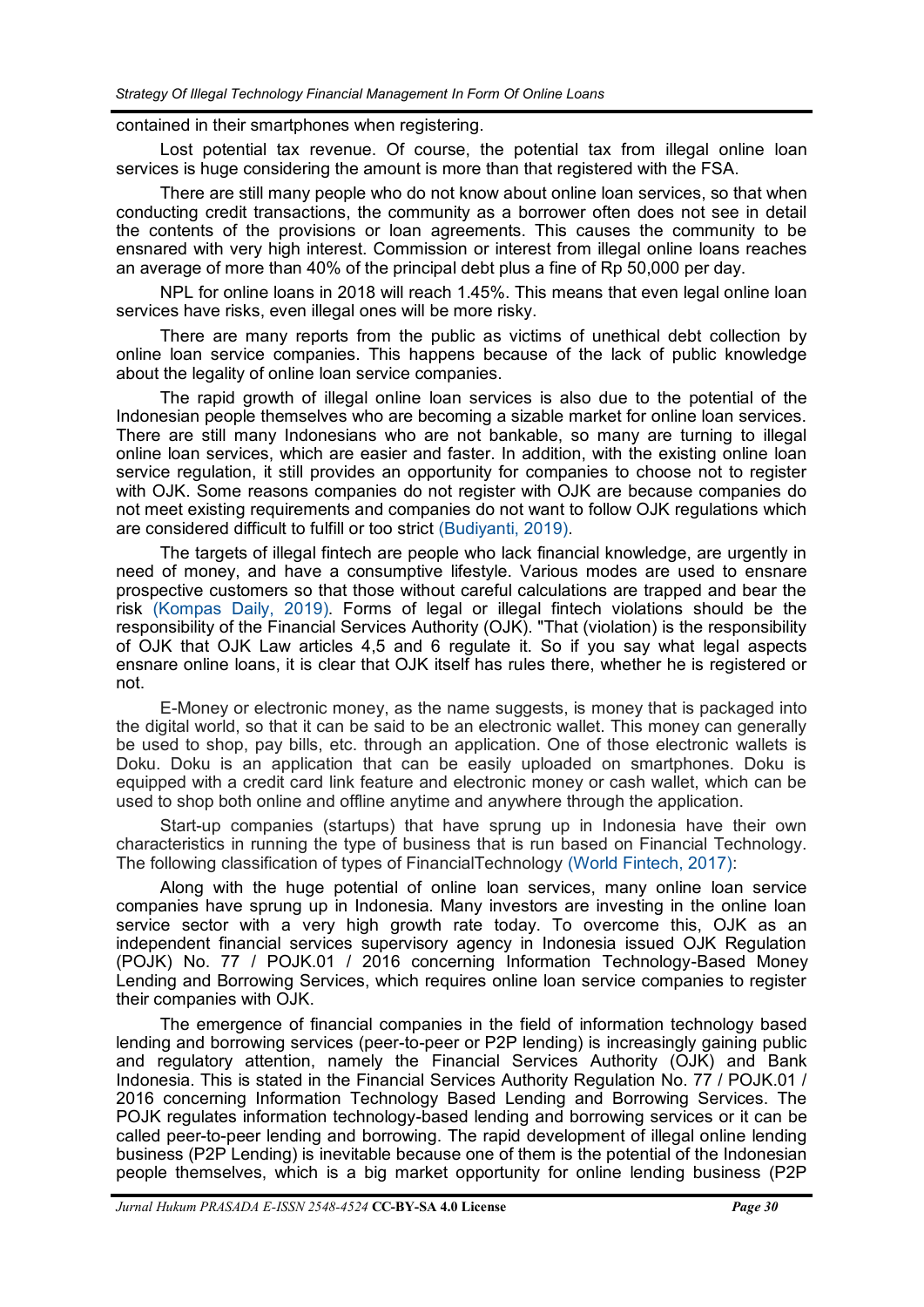Lending), but due to the notion that borrowing money is felt to be done in banks have been assessed for too long so that many have switched to online lending business (P2P Lending), which is easier and faster. In addition, the existing online loan regulation (P2P Lending).

If we look at the law of civil lending and borrowing, it is an agreement with which one party gives the other party a certain amount of goods that are used up for use, provided that the latter party will return the same amount of the same type and quality. In the Implementation of Fintech, an agreement is made with electronic documents that connect the lender with the Loan Recipient who then forms a legal relationship. The basis is a binding agreement for the parties. Requirements for the validity of the agreement must also be fulfilled in accordance with Article 1320 of the Civil Rights: They agree to bind themselves, the ability to make an agreement, a certain matter, and a legal cause.

If the four conditions are fulfilled by the parties, then the agreement becomes valid which then has legal consequences as regulated in Article 1338 of the Civil Code, namely the agreement that has been valid as a law for the parties, cannot be canceled unilaterally and must be implemented in good faith / honest. If Article 1338 of the Civil Code has been fulfilled, then the agreement reaches the goal, thus the agreement between the two parties will be deleted. In a regulation, it is still possible that there are things that have not been able to protect the parties. For example, the Investree company if there is a loss in a defaulted transaction from the Loan Recipient, the Operator is not responsible for losses incurred by the Lender because the Operator is not a party in the agreement. Obviously there is no legal protection especially for Lenders in existing regulations.

Whereas if we look at the electronic agreements made in P2PL based on Fintech, they have binding legal force for the parties as is the agreement in general. This is regulated in Article 18 Paragraph 1 of Law Number 11 Year 2008 Regarding Information and Electronic Transactions which states that "electronic transactions as outlined in the electronic contract bind the parties". Then the electronic agreement applies as a law for the parties that bind themselves to each other, and result in the emergence of a legal relationship for the parties. Electronic agreements have something in common as safe agreements in general.

Thus it is necessary to have a strategy to tackle illegal online loans, among others [\(Budiyanti, 2019\):](#page-5-0)

All of the above efforts, the role of OJK and the government is very important in overcoming illegal online loan services. However, related to the need for rules specifically dealing with illegal online loan services, the FSA and the government need the support of the House of Representatives of the Republic of Indonesia (DPR RI). In this case, the House of Representatives, especially the Commission XI, can carry out legislative and supervisory functions to oversee the existence of special regulations to deal with illegal online loan services.

Furthermore, there are other rules for fintech companies that are proven to have violated the law. For example, he explained that fintech companies that commit violations in the form of disclosure of personal data may be subject to Article 32 juncto (jo) Article 48 of Law No. 11 of 2008 Juncto Law No. 19 of 2016 concerning Information and Electronic Transactions (ITE). Then, the threat of fintech companies to customers can be charged with Article 368 of the Criminal Code (KUHP) and Article 29 in conjunction with Article 45B of the ITE Law, Dissemination of personal data (Article 32 in conjunction with Article 48 of the ITE Law), threats in billing (Article 368 of the Criminal Code) and Article 29 jo 45 of the ITE Law), Fraud (Article 378 of the Criminal Code), Defamation (311 Paragraph 1 of the Criminal Code), Sexual harassment through electronic media (Article 27 Paragraph 1 jo 45 Paragraph 1 of the ITE Law). Meanwhile, the Director of the "naughty" fintech company can also be charged under Article 55 of the Criminal Code for being involved in criminal acts. If, the criminal act takes the form of physical violence, the taking of goods may be subject to sanctions in accordance with KUHP Article 170, Article 351, Article 368 Paragraph 1, Article 335 Paragraph 1 after the decision of the Constitutional Court. Thus, consistency is needed in order to tackle illegal online loan services.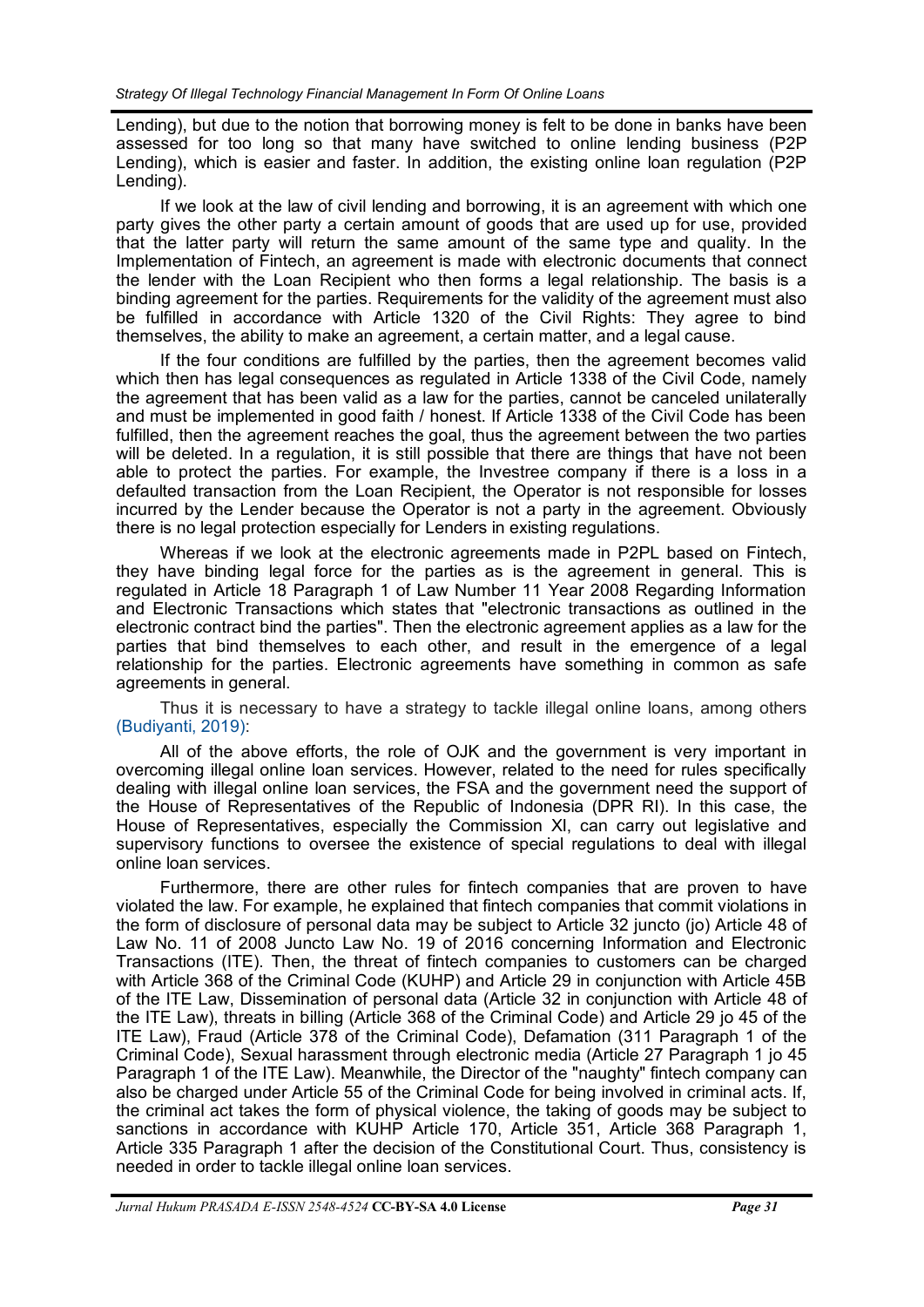<span id="page-5-0"></span>The rapid growth of online lending business practices (P2P Lending) among the people is also caused by the potential of the Indonesian people themselves, which is a sizeable market for online lending business practices (P2P Lending). A company in running its business must of course consider the impact of what happens in its business activities. Seeing the problems that occur in the community related to illegal online lending business practices (P2P Lending) naturally raises a concern where business activities should prioritize honesty and do good to others.

## **CONCLUSION**

The emergence of financial companies in the field of information technology based lending and borrowing services (peer-to-peer or P2P lending) is increasingly gaining public and regulatory attention, namely the Financial Services Authority (OJK) and Bank Indonesia. This is stated in the Financial Services Authority Regulation No. 77 / POJK.01 /2016 concerning Information Technology Based Lending and Borrowing Services. The POJK regulates information technology-based lending and borrowing services or it can be called peer-to-peer lending and borrowing. The existence of an illegal online loan service company certainly has a negative impact. The impact of including illegal online loan services can be used as a means to commit money laundering or terrorism financing, misuse of data and information on service users or consumers in this case the community, losing the potential for tax revenue, there are still many people who do not know about loan services online, online NPL loans in 2018 reached 1.45%. This means, even for legal online loan services that already have risks, the illegal ones will certainly be more risky, and the last many reports from the public as victims of unethical debt collection by online loan service companies. This happens because of the lack of public knowledge about the legality of online loan service companies.

In order to overcome illegal online loans, steps needed include: the need for synergy of cooperation between the Ministry of Communication and Information Technology (OJK), OJK, and the police in overseeing online loan services to implement measures to prevent illegal online loan services, increase digital literacy in the community. Considering that the negative impact of illegal online loan services is greatest in the community, there is a need for literacy to the public regarding digital / technology-based loans, the need for regulations relating to protection for online ilegal loan service consumers. Based on PJOK No. 77 / POJK.01 / 2016 concerning Information Technology-Based Lending and Borrowing and Money Lending Services No.13 / POJK.02 / 2018 concerning Digital Financial Innovation in the Financial Services Sector, as well as the need for evaluation of licensing mechanisms or registration of online loan service companies at OJK. Similar to the rules regarding sanctions, based on PJOK No. 77 / POJK.01 / 2016 concerning Information Technology-Based Lending and Borrowing Services and POJK No. 13 / POJK.02 / 2018 concerning Digital Financial Innovations in the Financial Services Sector.

## **REFERENCES**

- Budiyanti, E. (2019). Upaya Mengatasi Bisnis finansial teknologi Ilegal. *Jurnal Info Singkat*, Vol XI. No.04/II/Puslit, 20.
- [Chrismantianto, Imanuel Aditya, W. \(2017\). Analisis Swot Implementasi Teknologi Finansial](https://www.google.com/url?sa=t&rct=j&q=&esrc=s&source=web&cd=1&cad=rja&uact=8&ved=2ahUKEwjRi-jlrsHoAhV24HMBHUpADAEQFjAAegQIAxAB&url=https%3A%2F%2Fejournal.uksw.edu%2Fjeb%2Farticle%2Fview%2F641&usg=AOvVaw3Ms-c5sC1B4-La_f_t-VlU)  [Terhadap Kualitas Layanan Perbankan di Indonesia](https://www.google.com/url?sa=t&rct=j&q=&esrc=s&source=web&cd=1&cad=rja&uact=8&ved=2ahUKEwjRi-jlrsHoAhV24HMBHUpADAEQFjAAegQIAxAB&url=https%3A%2F%2Fejournal.uksw.edu%2Fjeb%2Farticle%2Fview%2F641&usg=AOvVaw3Ms-c5sC1B4-La_f_t-VlU)*. Jurnal Ekonomi dan Bisnis: Fakultas [Ilmu Pendidikan Universitas Pelita Harapan Tangerang](https://www.google.com/url?sa=t&rct=j&q=&esrc=s&source=web&cd=1&cad=rja&uact=8&ved=2ahUKEwjRi-jlrsHoAhV24HMBHUpADAEQFjAAegQIAxAB&url=https%3A%2F%2Fejournal.uksw.edu%2Fjeb%2Farticle%2Fview%2F641&usg=AOvVaw3Ms-c5sC1B4-La_f_t-VlU)*, Vol. 20, (No.1, April 2017), 137.
- [Dunia](https://www.duniafintech.com/pengertian-dan-jenis-startup-fintech-di-indonesia/) Fintech. (2017) *Apa itu Fintechdan Jenis Starup di Indonesia?.* [https://www.duniafintech.com/](https://www.duniafintech.com/pengertian-dan-jenis-startup-fintech-di-indonesia/) pengertian-dan-jenis-startup-fintech-di-[indonesia/,](https://www.duniafintech.com/pengertian-dan-jenis-startup-fintech-di-indonesia/) accesed kses pada Minggu, 23th June 2019.
- [Fauzan., & Nuryana, Ida. \(2014\). Pengaruh Penerapan Etika Bisnis Terhadap Kepuasan Pelanggan](https://www.google.com/url?sa=t&rct=j&q=&esrc=s&source=web&cd=1&cad=rja&uact=8&ved=2ahUKEwjWjav7rsHoAhXd6XMBHd2jAo0QFjAAegQIAxAB&url=http%3A%2F%2Fejournal.unikama.ac.id%2Findex.php%2FJEKO%2Farticle%2Fview%2F774&usg=AOvVaw3K206B5ygeba88qV93kgfD)  [Warung Bebek H. Slamet di Kota Malang.](https://www.google.com/url?sa=t&rct=j&q=&esrc=s&source=web&cd=1&cad=rja&uact=8&ved=2ahUKEwjWjav7rsHoAhXd6XMBHd2jAo0QFjAAegQIAxAB&url=http%3A%2F%2Fejournal.unikama.ac.id%2Findex.php%2FJEKO%2Farticle%2Fview%2F774&usg=AOvVaw3K206B5ygeba88qV93kgfD) *Jurnal MODERNISASI,* Vol.10, (No.1), 38.

Gazali, Djoni S & Usman,Rachmadi. (2016). *Hukum Perbankan*, Jakarta: Sinar Grafika.

[Rizky,](https://m.hukumonline.com/berita/baca/lt5c6cacf0c858c/pasal-pasal-pidana-yang-bisa-jerat-perusahaan-fintech-ilegal/2019) M. (2019). *Permasalahan fintech ini bahkan merenggut nyawa nasabah yang memilih bunuh diri akibat depresi karena penagihan pinjaman. Berbagai bentuk pelanggaran fintechini dapat dijerat secara pidana.* (online), [\(https://m.hukumonline.com/berita/baca/lt5c6cacf0c858c/pasal](https://m.hukumonline.com/berita/baca/lt5c6cacf0c858c/pasal-pasal-pidana-yang-bisa-jerat-perusahaan-fintech-ilegal/)pasal-pidana-yang-bisa-jerat-[perusahaan](https://m.hukumonline.com/berita/baca/lt5c6cacf0c858c/pasal-pasal-pidana-yang-bisa-jerat-perusahaan-fintech-ilegal/)-fintech-ilegal/2019.

*Jurnal Hukum PRASADA E-ISSN 2548-4524* **CC-BY-SA 4.0 License** *Page 32*